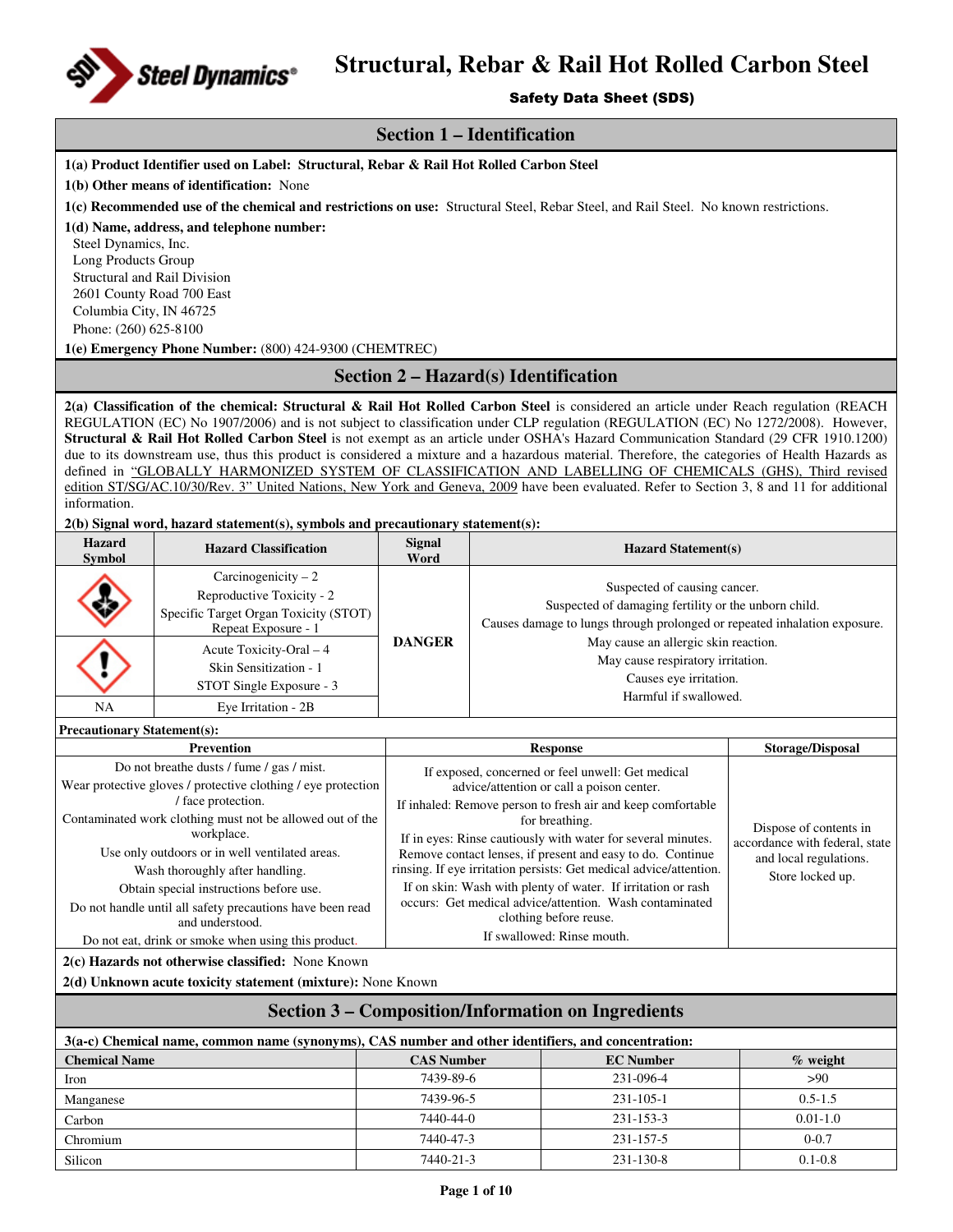

**Safety Data Sheet (SDS)** Revision: 05/24/2019

| Copper                                                                                               | 7440-50-8 | $231 - 159 - 6$ | $0 - 0.6$ |  |  |  |  |  |
|------------------------------------------------------------------------------------------------------|-----------|-----------------|-----------|--|--|--|--|--|
| Section 3 – Composition/Information on Ingredients (continued)                                       |           |                 |           |  |  |  |  |  |
| $3(a-c)$ Chemical name, common name (synonyms), CAS number and other identifiers, and concentration: |           |                 |           |  |  |  |  |  |
| <b>Chemical Name</b><br><b>CAS Number</b><br><b>EC</b> Number<br>$\%$ weight                         |           |                 |           |  |  |  |  |  |
| Nickel                                                                                               | 7440-02-0 | $231 - 111 - 4$ | $0 - 0.5$ |  |  |  |  |  |
|                                                                                                      |           |                 |           |  |  |  |  |  |

Vanadium 7440-62-2 231-171-1 0-0.1

**EC** - European Community

**CAS** - Chemical Abstract Service

Commercial steel products contain small amounts of various constituents in addition to those listed, frequently referred to as "trace" or "residual" constituents, that generally originate in the raw materials. Steel products may contain the following trace or residual constituents (<0.1%) identified: aluminum, niobium (columbium), phosphorous, sulfur, tin and titanium.

Molybdenum 0-0.15

### **Section 4 – First-aid Measures**

#### **4(a) Description of necessary measures:**

- **Inhalation: Structural & Rail Hot Rolled Carbon Steel** as sold/shipped is not a likely form of exposure. However, during further processing (welding, grinding, burning, etc.), if inhaled: Remove person to fresh air and keep comfortable for breathing. If exposed, concerned or feel unwell: Get medical advice/attention.
- **Eye Contact: Structural & Rail Hot Rolled Carbon Steel** as sold/shipped is not a likely form of exposure. However, during further processing (welding, grinding, burning, etc.), if in eyes: Rinse cautiously with water for several minutes. Remove contact lenses, if present and easy to do. Continue Rinsing. If eye irritation persists: Get medical advice attention. If exposed, concerned or feel unwell: Get medical advice/attention.
- **Skin Contact:** If on skin: Wash thoroughly after handling. Wash with plenty of water. If irritation or rash occurs: Get medical advice/attention. Take off and wash contaminated clothing before reuse. If exposed, concerned or feel unwell: Get medical advice/attention.
- **Ingestion: Structural & Rail Hot Rolled Carbon Steel** as sold/shipped is not a likely form of exposure. However, during further processing (welding, grinding, burning, etc.), if exposed, concerned or feel unwell: Get medical advice/attention.

**4(b) Most important symptoms/effects, acute and delayed (chronic):** 

- **Inhalation: Structural & Rail Hot Rolled Carbon Steel** as sold/shipped is not likely to present an acute or chronic health effect.
- **Eye: Cold Rolled or Cold Rolled Full Hard** steel as sold/shipped is not likely to present an acute or chronic health effect.
- **Skin: Structural & Rail Hot Rolled Carbon Steel** as sold/shipped is not likely to present an acute or chronic health effect.
- **Ingestion: Structural & Rail Hot Rolled Carbon Steel** as sold/shipped is not likely to present an acute or chronic health effect.

However, during further processing (welding, grinding, burning, etc.), individual components may illicit an acute or chronic health effect. Refer to Section 11-Toxicological Information.

**4(c) Immediate Medical Attention and Special Treatment:** None Known

### **Section 5 – Fire-fighting Measures**

**5(a) Suitable (and unsuitable) Extinguishing Media:** Not Applicable for **Structural & Rail Hot Rolled Carbon Steel** as sold/shipped. Use extinguishers appropriate for surrounding materials.

**5(b) Specific Hazards arising from the chemical:** Not Applicable for **Structural & Rail Hot Rolled Carbon Steel** as sold/shipped. When burned, toxic smoke, fume and vapor may be emitted.

**5(c) Special protective equipment and precautions for fire-fighters:** Self-contained NIOSH approved respiratory protection and full protective clothing should be worn when fumes and/or smoke from fire are present. Heat and flames cause emittance of acrid smoke and fumes. Do not release runoff from fire control methods to sewers or waterways. Firefighters should wear full face-piece self-contained breathing apparatus and chemical protective clothing with thermal protection. Direct water stream will scatter and spread flames and, therefore, should not be used.

### **Section 6 - Accidental Release Measures**

**6(a) Personal Precautions, Protective Equipment and Emergency Procedures:** Not Applicable for **Structural & Rail Hot Rolled Carbon Steel** as sold/shipped. For spills involving finely divided particles, clean-up personnel should be protected against contact with eyes and skin. If material is in a dry state, avoid inhalation of dust.

**6(b) Methods and materials for containment and clean up:** Not Applicable for **Structural & Rail Hot Rolled Carbon Steel** as sold/shipped. Collect material in appropriate, labeled containers for recovery or disposal in accordance with federal, state, and local regulations. Follow applicable OSHA regulations (29 CFR 1910.120) and all other pertinent state and federal requirements.

## **Section 7 - Handling and Storage**

**7(a) Precautions for safe handling:** Not Applicable for **Structural & Rail Hot Rolled Carbon Steel** as sold/shipped, however further processing (welding, burning, grinding, etc.) with the potential for generating high concentrations of airborne particulates should be evaluated and controlled as necessary. Obtain special instructions before use. Do not handle until all safety precautions have been read and understood. Use only outdoors or in well ventilated areas. Practice good housekeeping. Avoid breathing metal fumes and/or dust. Do not eat, drink or smoke when using this product. Cut resistant gloves and sleeves should be worn when working with steel products.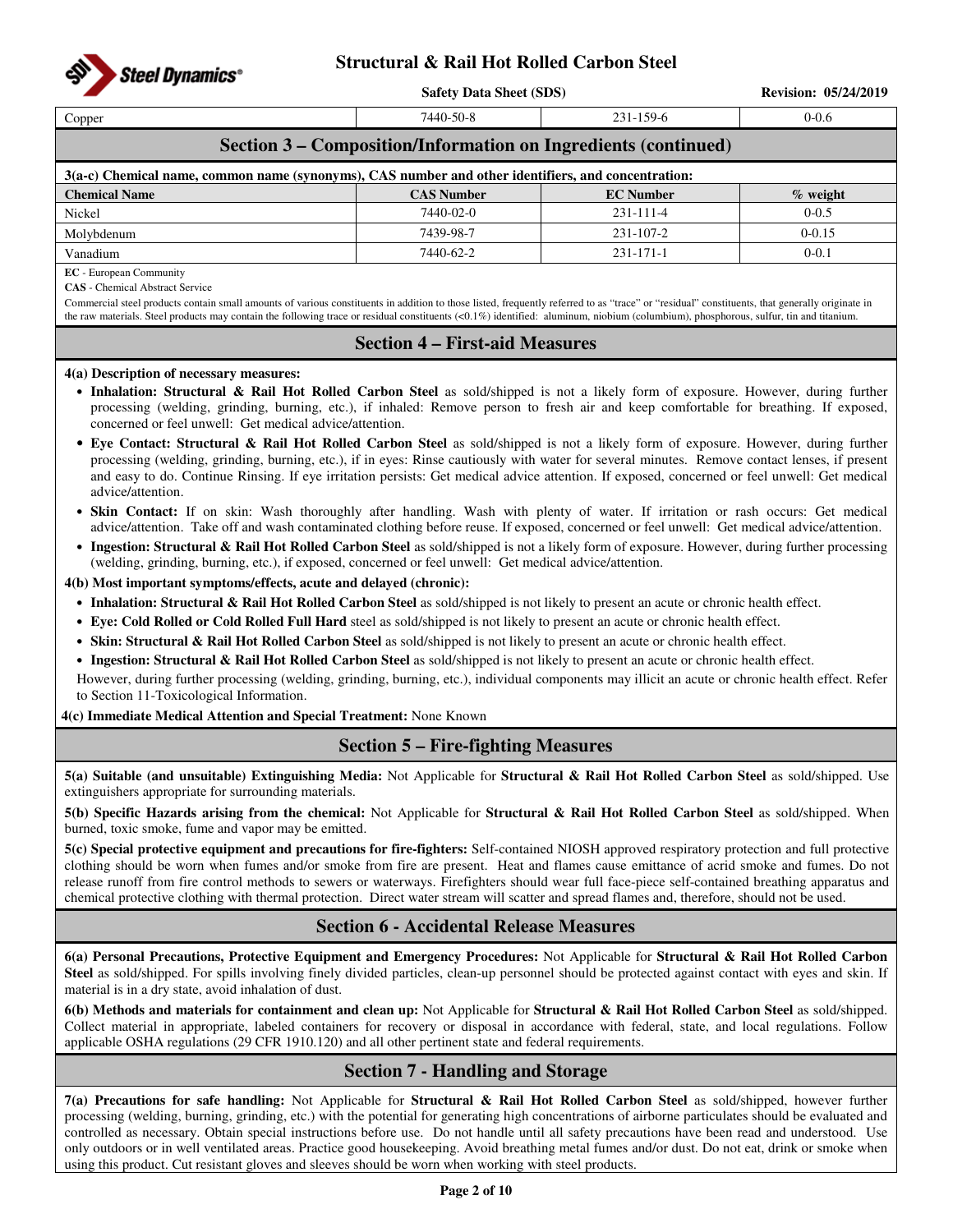

#### **7(b) Conditions for safe storage, including any incompatibilities:** Store away from acids and incompatible materials.

#### **Section 8 - Exposure Controls / Personal Protection**

**8(a) Occupational Exposure Limits (OELs): Structural & Rail Hot Rolled Carbon Steel** as sold/shipped in its physical form does not present an inhalation, ingestion or contact hazard, nor would any of the following exposure data apply. However, operations such as burning, welding (high temperature), sawing, brazing, machining, grinding, etc. may produce fumes and/or particulates. The following exposure limits are offered as reference for an experienced industrial hygienist to review.

| <b>Ingredients</b> | reference for an experienced industrial hygremotic orientem.<br>OSHA PEL <sup>1</sup>                                                                                                                                                                                                        | <b>ACGIH TLV<sup>2</sup></b>                                                                                                                                                                                                                                | NIOSH REL <sup>3</sup>                                                                                                                                                                                  | IDLH $4$                                                                                                             |
|--------------------|----------------------------------------------------------------------------------------------------------------------------------------------------------------------------------------------------------------------------------------------------------------------------------------------|-------------------------------------------------------------------------------------------------------------------------------------------------------------------------------------------------------------------------------------------------------------|---------------------------------------------------------------------------------------------------------------------------------------------------------------------------------------------------------|----------------------------------------------------------------------------------------------------------------------|
| Iron               | 10 mg/m <sup>3</sup> (as iron oxide fume)                                                                                                                                                                                                                                                    | $5.0 \text{ mg/m}^3$ (as iron oxide dust and fume)                                                                                                                                                                                                          | $5.0$ mg/m <sup>3</sup> (as iron oxide dust<br>and fume)                                                                                                                                                | $2,500$ mg Fe/m <sup>3</sup>                                                                                         |
| Manganese          | $(C)$ 5.0 mg/m <sup>3</sup> (as Fume & Mn<br>compounds)                                                                                                                                                                                                                                      | $0.2$ mg/m <sup>3</sup>                                                                                                                                                                                                                                     | $(C) 5.0$ mg/m <sup>3</sup><br>$1.0 \text{ mg/m}^3$ (as fume)<br>$(STEL)$ 3.0 mg/m <sup>3</sup>                                                                                                         | 500 mg $Mn/m3$                                                                                                       |
| Carbon             | 15 mg/m <sup>3</sup> (total dust, PNOR <sup>5</sup> )<br>$5.0 \text{ mg/m}^3$ (as respirable fraction, PNOR)                                                                                                                                                                                 | 10 mg/m <sup>3</sup> (as inhalable fraction <sup>6</sup> ,<br>PNOS <sup>7</sup><br>3.0 mg/m <sup>3</sup> (as respirable fraction <sup>8</sup> ,<br>PNOS)                                                                                                    | <b>NE</b>                                                                                                                                                                                               | NE                                                                                                                   |
| Chromium           | $0.5 \text{ mg/m}^3$ (as Cr II & III, inorganic<br>compounds)<br>$1.0 \text{ mg/m}^3$ (as Cr, metal)<br>$0.005$ mg/m <sup>3</sup> (as Cr VI, inorganic<br>compounds & certain water insoluble)<br>"AL" 0.0025 mg/m <sup>3</sup> (as Cr VI, inorganic<br>compounds & certain water insoluble) | $0.5$ mg/m <sup>3</sup> (as Cr III, inorganic<br>compounds)<br>$0.5$ mg/m <sup>3</sup> (as Cr, metal)<br>$0.05$ mg/m <sup>3</sup> (as Cr VI, inorganic<br>compounds)<br>0.01 mg/m <sup>3</sup> (as Cr VI, inorganic<br>compounds & certain water insoluble) | $0.5$ mg/m <sup>3</sup> (as Cr II & III,<br>inorganic compounds)<br>$0.5$ mg/m <sup>3</sup> (as Cr, metal)<br>$0.001$ mg/m <sup>3</sup> (as Cr VI,<br>inorganic compounds &<br>certain water insoluble) | 250 mg/m <sup>3</sup> (as Cr II $\&$<br>metal)<br>$25 \text{ mg/m}^3$ (as Cr III)<br>15 mg/m <sup>3</sup> (as Cr VI) |
| Silicon            | 15 mg/m <sup>3</sup> (total dust, PNOR)<br>5.0 mg/m <sup>3</sup> (as respirable fraction <sup>6</sup> , PNOR)                                                                                                                                                                                | $10 \text{ mg/m}^3$                                                                                                                                                                                                                                         | $10 \text{ mg/m}^3$ (as total dust)<br>$5.0 \text{ mg/m}^3$ (as respirable dust)                                                                                                                        | NE                                                                                                                   |
| Copper             | $0.1$ mg/m <sup>3</sup> (as fume, Cu)<br>$1.0 \text{ mg/m}^3$ (as dusts & mists, Cu)                                                                                                                                                                                                         | $0.2$ mg/m <sup>3</sup> (as fume)<br>$1.0 \text{ mg/m}^3$ (as dusts & mists, Cu)                                                                                                                                                                            | $1.0 \text{ mg/m}^3$ (as dusts & mists)                                                                                                                                                                 | 100 mg $Cu/m3$                                                                                                       |
| Nickel             | 1.0 mg/m <sup>3</sup> (as Ni metal $\&$ insoluble<br>compounds)                                                                                                                                                                                                                              | $1.5 \text{ mg/m}^3$ (as inhalable fraction <sup>8</sup> Ni<br>metal)<br>$0.2$ mg/m <sup>3</sup> (as inhalable fraction Ni<br>inorganic only insoluble and soluble<br>compounds)                                                                            | $0.015$ mg/m <sup>3</sup> (as Ni metal &<br>insoluble and soluble<br>compounds)                                                                                                                         | $10 \text{ mg/m}^3$ (as Ni)                                                                                          |
| Molybdenum         | 15 mg/m <sup>3</sup> (as total dust, PNOR)<br>$5.0 \text{ mg/m}^3$ (as respirable fraction, PNOR)                                                                                                                                                                                            | $10 \text{ mg/m}^3$ (as Mo insoluble compounds,<br>inhalable fraction)<br>$3.0 \text{ mg/m}^3$ (as Mo insoluble compounds,<br>respirable fraction <sup>7</sup> )<br>$0.5$ mg/m <sup>3</sup> (as Mo soluble compounds,<br>respirable fraction)               | <b>NE</b>                                                                                                                                                                                               | NE                                                                                                                   |
| Vanadium           | "C" 0.5 mg/m <sup>3</sup> (respirable dust, $V_2O_5$ )                                                                                                                                                                                                                                       | $0.05$ mg/m <sup>3</sup> (as inhalable fraction)                                                                                                                                                                                                            | "C" $0.05 \text{ mg/m}^3$ (15 min)                                                                                                                                                                      | $35 \text{ mg/m}^3$ (as V)                                                                                           |

**NE -** None Established

- 1. OSHA Permissible Exposure Limits (PELs) are 8-hour TWA (time-weighted average) concentrations unless otherwise noted. A (C) designation denotes a ceiling limit, which should not be exceeded during any part of the working exposure unless otherwise noted. A Peak is defined as the acceptable maximum peak for a maximum duration above the ceiling concentration for an eight-hour shift. A skin notation refers to the potential significant contribution to the overall exposure by the cutaneous route, either by contact with vapors or, of probable greater significance, by direct skin contact with the substance. A Short Term Exposure Limit (STEL) is defined as a 15-minute exposure, which should not be exceeded at any time during a workday. An Action level (AL) is used by OSHA and NIOSH to express a health or physical hazard. They indicate the level of a harmful or toxic substance/activity, which requires medical surveillance, increased industrial hygiene monitoring, or biological monitoring. Action Levels are generally set at one half of the PEL but the actual level may vary from standard to standard. The intent is to identify a level at which the vast majority of randomly sampled exposures will be below the PEL.
- 2. Threshold Limit Values (TLV) established by the American Conference of Governmental Industrial Hygienists (ACGIH) are 8-hour TWA concentrations unless otherwise noted. A Short Term Exposure Limit (STEL) is defined as the maximum concentration to which workers can be exposed for a short period of time (15 minutes) for only four times throughout the day with at least one hour between exposures. A "skin" notation refers to the potential significant contribution to the overall exposure by the cutaneous route, either by contact with vapors or, of probable greater significance, by direct skin contact with the substance. ACGIH-TLVs are only recommended guidelines based upon consensus agreement of the membership of the ACGIH. As such, the ACGIH TLVs are for guideline use purposes and are not legal regulatory standards for compliance purposes. The TLVs are designed for use by individuals trained in the discipline of industrial hygiene relative to the evaluation of exposure to various chemical or biological substances and physical agents that may be found in the workplace.
- 3. The National Institute for Occupational Safety and Health Recommended Exposure Limits (NIOSH-REL) Compendium of Policy and Statements. NIOSH, Cincinnati, OH (1992). NIOSH is the federal agency designated to conduct research relative to occupational safety and health. As is the case with ACGIH TLVs, NIOSH RELs are for guideline purposes only and as such are not legal, regulatory limits for compliance purposes.

4. The "immediately dangerous to life or health air concentration values (IDLHs)" are used by NIOSH as part of the respirator selection criteria and were first developed in the mid-1970's by NIOSH. The Documentation for Immediately Dangerous to Life or Health Concentrations (IDLHs) is a compilation of the rationale and sources of information used by NIOSH during the original determination of 387 IDLHs and their subsequent review and revision in 1994.

- 5. PNOR (Particulates Not Otherwise Regulated). All inert or nuisance dusts, whether mineral, inorganic, or organic, not listed specifically by substance name are covered by a limit which is the same as the inert or nuisance dust limit of 15 mg/m<sup>3</sup> for total dust and 5.0 mg/m<sup>3</sup> for the respirable fraction.
- 6. Inhalable fraction. The concentration of inhalable particulate for the application of this TLV is to be determined from the fraction passing a size-selector with the characteristics defined in the ACGIH 2015 TLVs ® and BEIs ® (Biological Exposure Indices) Appendix D, paragraph A.

7. PNOS (Particulates Not Otherwise Specified). Particulates identified under the PNOS heading are "nuisance dusts" containing no asbestos and <1% crystalline silica.

Respirable fraction. The concentration of respirable dust for the application of this limit is to be determined from the fraction passing a size-selector with the characteristics defined in ACGIH 2015 TLVs ® and BEIs ® Appendix D, paragraph C.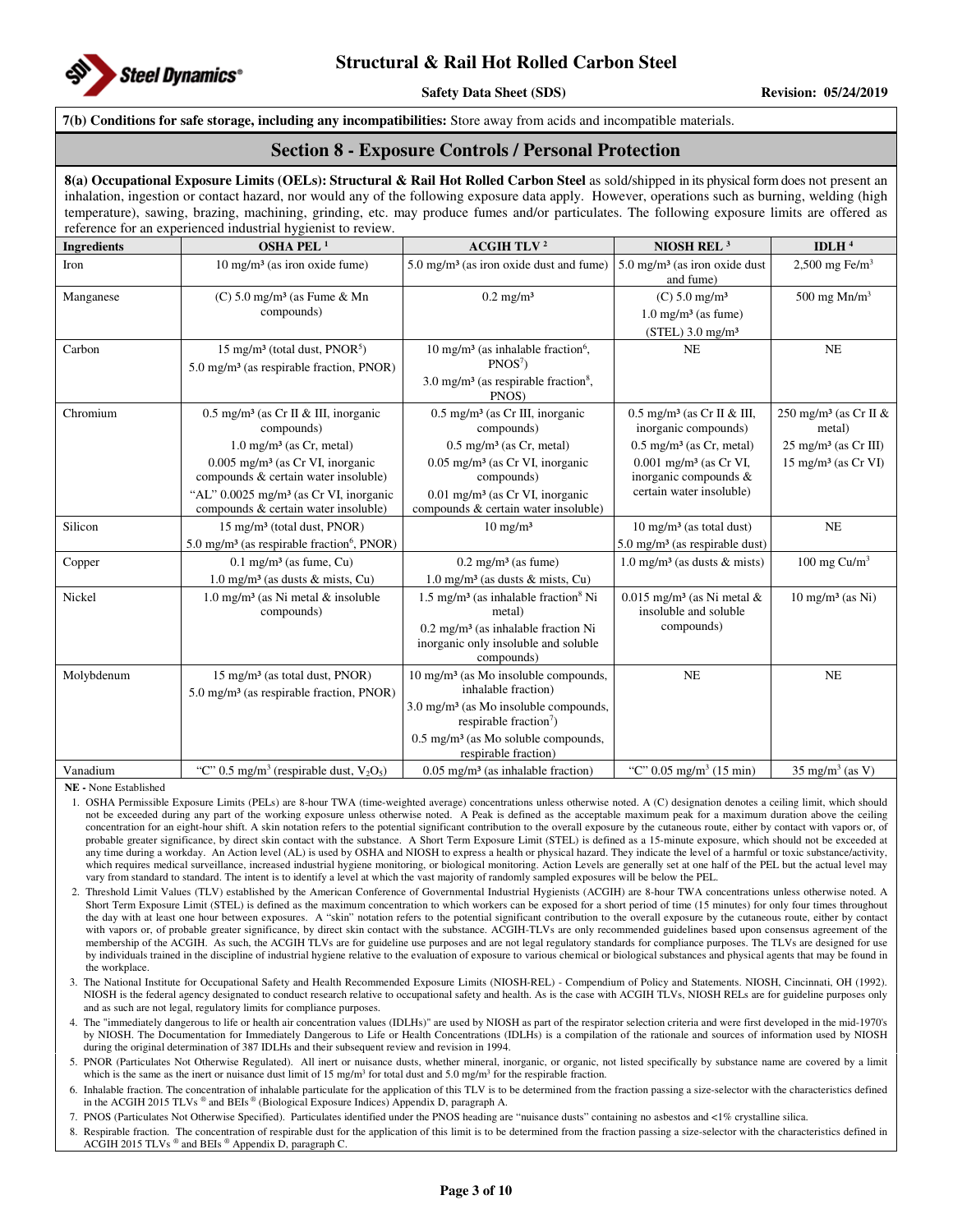#### **Section 8 - Exposure Controls / Personal Protection (continued)**

**8(b) Appropriate Engineering Controls:** Use controls as appropriate to minimize exposure to metal fumes and dusts during handling operations. Provide general or local exhaust ventilation systems to minimize airborne concentrations. Local exhaust is necessary for use in enclosed or confined spaces. Provide sufficient general/local exhaust ventilation in pattern/volume to control inhalation exposures below current exposure **limits** 

#### **8(c) Individual Protection Measures:**

• **Respiratory Protection:** Seek professional advice prior to respirator selection and use. Follow OSHA respirator regulations (29 CFR 1910.134) and, if necessary, use only a NIOSH-approved respirator. Select respirator based on its suitability to provide adequate worker protection for given working conditions, level of airborne contamination, and presence of sufficient oxygen. Concentration in air of the various contaminants determines the extent of respiratory protection needed. Half-face, negative-pressure, air-purifying respirator equipped with P100 filter is acceptable for concentrations up to 10 times the exposure limit. Full-face, negative-pressure, air-purifying respirator equipped with P100 filter is acceptable for concentrations up to 50 times the exposure limit. Protection by air-purifying negativepressure and powered air respirators is limited. Use a positive-pressure-demand, full-face, supplied air respirator or self-contained breathing apparatus (SCBA) for concentrations above 50 times the exposure limit. If exposure is above the IDLH (Immediately dangerous to life or health) for any of the constituents, or there is a possibility of an uncontrolled release or exposure levels are unknown, then use a positivepressure demand full-face supplied air respirator with escape bottle or SCBA

**Warning!** Air-purifying respirators both negative-pressure, and powered-air do not protect workers in oxygen-deficient atmospheres.

- **Eyes**: Wear appropriate eye protection to prevent eye contact. For operations which result in elevating the temperature of the product to or above its melting point or result in the generation of airborne particulates, use safety glasses to prevent eye contact. Contact lenses should not be worn where industrial exposures to this material are likely. Use safety glasses or goggles as required for welding, burning, sawing, brazing, grinding or machining operations.
- **Skin**: Wear appropriate personal protective clothing to prevent skin contact. Cut resistant gloves and sleeves should be worn when working with steel products. For operations which result in elevating the temperature of the product to or above its melting point or result in the generation of airborne particulates, use protective clothing, and gloves to prevent skin contact. Protective gloves should be worn as required for welding, burning or handling operations. Contaminated work clothing must not be allowed out of the workplace.
- **Other protective equipment**: An eyewash fountain and deluge shower should be readily available in the work area.

| <b>Section 9 - Physical and Chemical Properties</b>                   |                                                       |  |  |  |  |
|-----------------------------------------------------------------------|-------------------------------------------------------|--|--|--|--|
| $9(a)$ Appearance (physical state, color, etc.): Solid, metallic gray | 9(j) Upper/lower Flammability or Explosive Limits: NA |  |  |  |  |
| 9(b) Odor: Odorless                                                   | 9(k) Vapor Pressure: NA                               |  |  |  |  |
| 9(c) Odor Threshold: NA                                               | 9(1) Vapor Density (Air = 1): $NA$                    |  |  |  |  |
| $9(d)$ pH: NA                                                         | 9(m) Relative Density: Not Available                  |  |  |  |  |
| 9(e) Melting Point/Freezing Point: ~2750 $\degree$ F (~1510 C) / NA   | $9(n)$ Solubility(ies): NA                            |  |  |  |  |
| 9(f) Initial Boiling Point and Boiling Range: ND                      | 9(o) Partition Coefficient n-octanol/water: ND        |  |  |  |  |
| $9(g)$ Flash Point: NA                                                | $9(p)$ Auto-ignition Temperature: NA                  |  |  |  |  |
| 9(h) Evaporation Rate: NA                                             | $9(q)$ Decomposition Temperature: ND                  |  |  |  |  |
| 9(i) Flammability (solid, gas): Non-flammable, non-combustible        | 9(r) Viscosity: NA                                    |  |  |  |  |
| NA - Not Applicable                                                   |                                                       |  |  |  |  |

**ND -** Not Determined for product as a whole

## **Section 10 - Stability and Reactivity**

**10(a) Reactivity:** Not Determined (ND) for product in a solid form. Do not use water on molten metal.

**10(b) Chemical Stability:** Steel products are stable under normal storage and handling conditions.

**10(c) Possibility of hazardous reaction:** None Known

**10(d) Conditions to Avoid:** Storage with strong acids or calcium hypochlorite

**10(e) Incompatible Materials:** Will react with strong acids to form hydrogen. Iron oxide dusts in contact with calcium hypochlorite evolve oxygen and may cause an explosion.

**10(f) Hazardous Decomposition Products:** Thermal oxidative decomposition of steel products can produce fumes containing oxides of iron and manganese as well as other alloying elements.

### **Section 11 - Toxicological Information**

**11 Information on toxicological effects:** The following toxicity data has been determined for **Structural & Rail Hot Rolled Carbon Steel** when further processed using the information available for its components applied to the guidance on the preparation of an SDS under the GHS requirements of OSHA and the EU CPL.

| <b>Hazard Classification</b>                                         | <b>Hazard Category</b><br>EU | <b>OSHA</b> | <b>Hazard</b><br><b>Signal Word</b><br><b>Symbols</b> |         | <b>Hazard Statement</b> |  |
|----------------------------------------------------------------------|------------------------------|-------------|-------------------------------------------------------|---------|-------------------------|--|
| <b>Acute Toxicity - Oral (covers Categories)</b><br>$1, 2, 3$ and 4) | $NR*$                        |             |                                                       | Warning | Harmful if swallowed.   |  |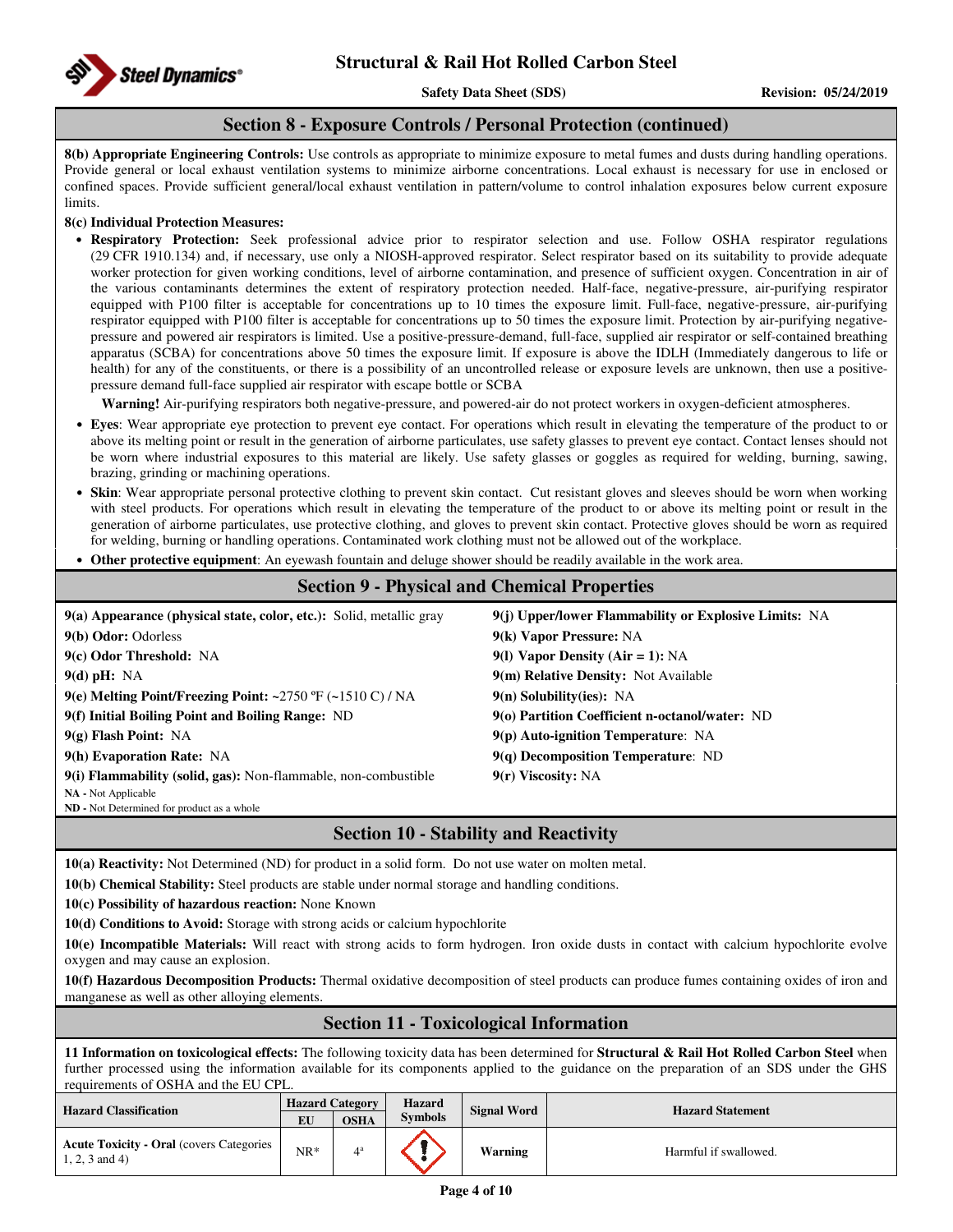

**Safety Data Sheet (SDS)** Revision: 05/24/2019

### **Section 11 - Toxicological Information (continued)**

| 11 Information on toxicological effects (continued):                                                         |                        |                |                             |                    |                                                                              |  |
|--------------------------------------------------------------------------------------------------------------|------------------------|----------------|-----------------------------|--------------------|------------------------------------------------------------------------------|--|
| <b>Hazard Classification</b>                                                                                 | <b>Hazard Category</b> |                | Hazard                      | <b>Signal Word</b> | <b>Hazard Statement</b>                                                      |  |
|                                                                                                              | EU                     | <b>OSHA</b>    | <b>Symbols</b>              |                    |                                                                              |  |
| <b>Eye Damage/Irritation (covers)</b><br>Categories 1, 2A and 2B)                                            | $NR*$                  | $2B^c$         | N <sub>o</sub><br>Pictogram | Warning            | Causes eye irritation.                                                       |  |
| <b>Skin/Dermal Sensitization (covers)</b><br>Category 1)                                                     | $NR*$                  | 1 <sup>d</sup> |                             | Warning            | May cause an allergic skin reaction.                                         |  |
| <b>Carcinogenicity</b> (covers Categories 1A,<br>1B and 2)                                                   | $NA*$                  | 2 <sup>g</sup> |                             | <b>Warning</b>     | Suspected of causing cancer.                                                 |  |
| <b>Toxic Reproduction</b> (covers Categories<br>1A, 1B and 2)                                                | $NA*$                  | $2^h$          |                             | Warning            | Suspected of damaging fertility or the unborn child.                         |  |
| <b>Specific Target Organ Toxicity (STOT)</b><br><b>Following Single Exposure (covers)</b><br>Categories 1-3) | $NR*$                  | $3^{i}$        |                             | <b>Warning</b>     | May cause respiratory irritation.                                            |  |
| <b>STOT following Repeated Exposure</b><br>(covers Categories 1 and 2)                                       | $NR*$                  | $1^{j}$        |                             | <b>Danger</b>      | Causes damage to lungs through prolonged or repeated inhalation<br>exposure. |  |

\* Not Rated, Semi-formed steel products are considered articles under Reach regulation (REACH REGULATION (EC) No 1907/2006) and are not subject to classification under CLP regulation (REGULATION (EC) No 1272/2008).

Toxicological data listed below are presented regardless to classification criteria. Individual hazard classification categories where the toxicological information has met or exceeded a classification criteria threshold are listed above.

- a. No LC50 or LD50 has been established for **Structural & Rail Hot Rolled Carbon Steel** as a mixture. The following data has been determined for the components:
	- **Iron:** Rat LD<sub>50</sub> = 98.6 g/kg (REACH)  $Rat LD<sub>50</sub> = 1060 mg/kg (IUCLID)$ Rat LD50 =984 mg/kg (IUCLID) Rabbit LD50 =890 mg/kg (IUCLID) Guinea Pig LD<sub>50</sub> = 20 g/kg (TOXNET) • **Nickel:**  $LD_{50} > 9000$  mg/kg (Oral/Rat)
- **Copper:** Rat  $LD_{50} = 481$  mg/kg (REACH) Rat  $LD_{50}$  > 2500 mg/kg (REACH)
- **Manganese:** Rat  $LD_{50} > 2000$  mg/kg (REACH) Rat LD50 > 9000 mg/kg (NLM Toxnet)
- **Silicon:**  $L_{D50} = 3160$  mg/kg (Oral/Rat)
- **Carbon:**  $LD_{50} = \frac{10,000 \text{ mg/kg}}{C}$  (Oral/Rat)

b. No Skin (Dermal) Irritation data available for **Structural & Rail Hot Rolled Carbon Steel** as a mixture or its components.as a mixture. The following Skin (Dermal) Irritation information was found for the components:

• **Molybdenum:** May cause skin irritation.

c. No Eye Irritation data available for **Structural & Rail Hot Rolled Carbon Steel** as a mixture. The following Eye Irritation information was found for the components:

- **Iron and Molybdenum:** Causes eye irritation.
- **Silicon:** Slight eye irritation in rabbit protocol.
- **Nickel:** Slight eye irritation from particulate abrasion only.
- d. No Skin (Dermal) Sensitization data available for **Structural & Rail Hot Rolled Carbon Steel** as a mixture. The following Skin (Dermal) Sensitization information was found for the components:
	- **Nickel:** May cause allergic skin sensitization.
- e. No Respiratory Sensitization data available for **Structural & Rail Hot Rolled Carbon Steel** as a mixture or its components.
- f. No Germ Cell Mutagenicity data available for **Structural & Rail Hot Rolled Carbon Steel** as a mixture. The following Mutagenicity and Genotoxicity information was found for the components:
	- **Iron:** IUCLID has found some positive and negative findings in vitro.
	- **Nickel:** EU RAR has found positive results in vitro and in vivo but insufficient data for classification.
- g. Carcinogenicity: IARC, NTP, and OSHA do not list **Structural & Rail Hot Rolled Carbon Steel** as carcinogens. The following Carcinogenicity information was found for the components:
	- **Welding Fumes -** IARC Group 2B carcinogen, a mixture that is possibly carcinogenic to humans.
	- **Nickel and certain nickel compounds** Group 2B metallic nickel Group 1 nickel compounds ACGIH confirmed human carcinogen. Nickel EURAR Insufficient evidence to conclude carcinogenic potential in animals or humans; suspect carcinogen classification Category 2 Suspected of causing cancer.
	- **Chromium (as metal and trivalent chromium compounds)**  IARC Group 3 carcinogens, not classifiable as to their human carcinogenicity
- h. No Toxic Reproduction data available for **Structural & Rail Hot Rolled Carbon Steel** as a mixture. The following Toxic Reproductive information was found for the components:
	- **Nickel**: Effects on fertility.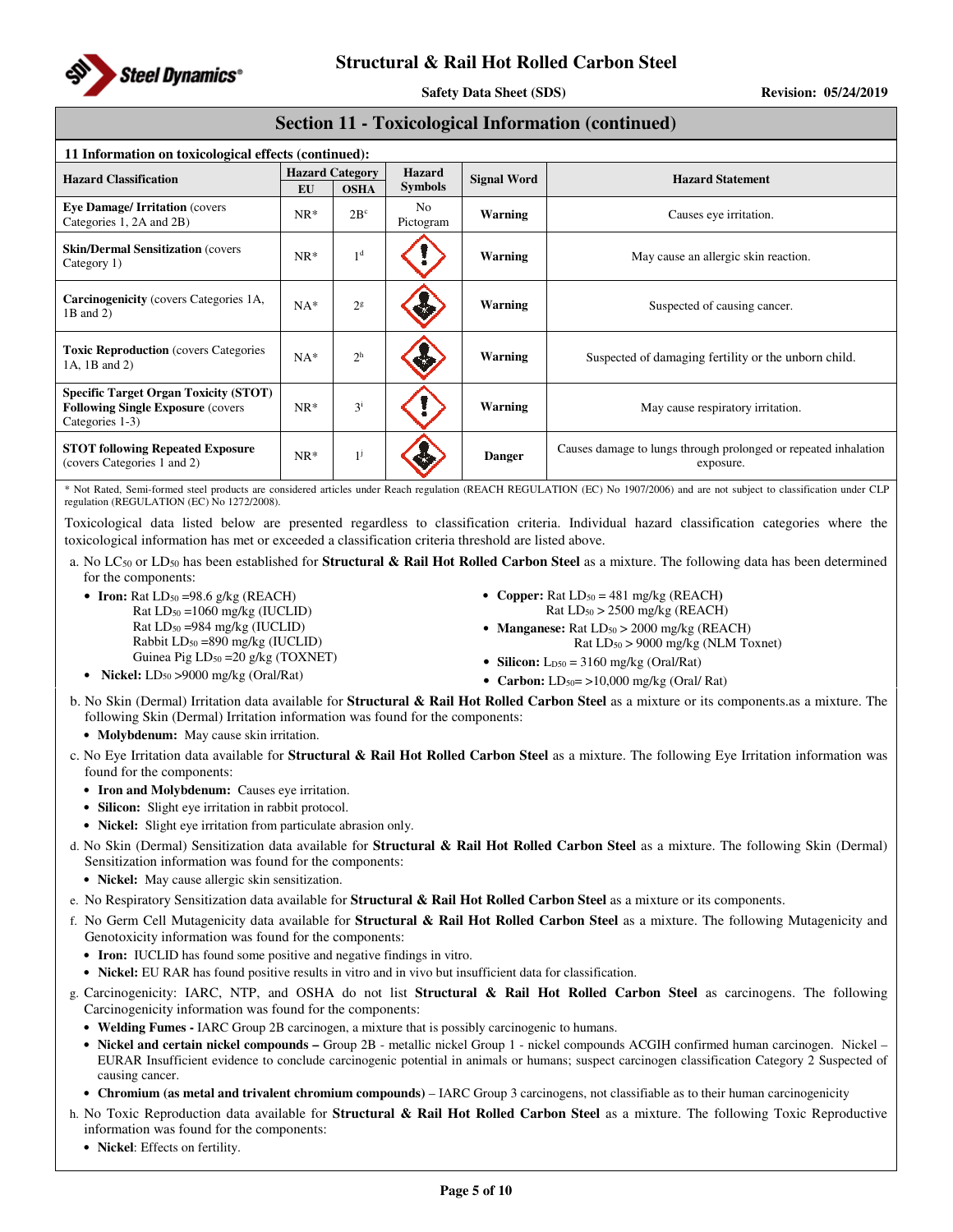

### **Section 11 - Toxicological Information (continued)**

#### **11 Information on toxicological effects (continued):**

- i. No Specific Target Organ Toxicity (STOT) following a Single Exposure data available for **Structural & Rail Hot Rolled Carbon Steel** as a mixture. The following STOT following a Single Exposure data was found for the components:
	- **Iron and Molybdenum**: Irritating to Respiratory tract.
- j. No Specific Target Organ Toxicity (STOT) following Repeated Exposure data was available for **Structural & Rail Hot Rolled Carbon Steel** as a whole. The following STOT following Repeated Exposure data was found for the components:
	- Nickel: Rat 4 wk inhalation LOEL 4 mg/m<sup>3</sup> Lung and Lymph node histopathology. Rat 2 yr inhalation LOEL 0.1 mg/ m<sup>3</sup> Pigment in kidney, effects on hematopoiesis spleen and bone marrow and adrenal tumor. Rat 13 Week Inhalation LOAEC 1.0 mg/m<sup>3</sup> Lung weights, and Alveolar histopathology.
	- **Manganese**: Inhalation of metal fumes Degenerative changes in human Brain; Behavioral: Changes in motor activity and muscle weakness (Whitlock *et al.,* 1966).
	- **Copper:** Target organs affected **-** Skin, eyes liver, kidneys and respiratory tract.

The above toxicity information was determined from available scientific sources to illustrate the prevailing posture of the scientific community. The scientific resources includes: The American Conference of Governmental Industrial Hygienist (ACGIH) Documentation of the Threshold Limit Values (TLVs) and Biological Exposure indices (BEIs) with Other Worldwide Occupational Exposure Values 2009, The International Agency for Research on Cancer (IARC), The National Toxicology Program (NTP) updated documentation, the World Health Organization (WHO) and other available resources, the International Uniform Chemical Information Database (IUCLID), European Union Risk Assessment Report (EU-RAR), Concise International Chemical Assessment Documents (CICAD), European Union Scientific Committee for Occupational Exposure Limits (EU-SCOEL), Agency for Toxic Substances and Disease Registry (ATSDR), Hazardous Substance Data Bank (HSDB), and International Programme on Chemical Safety (IPCS), European Union Classification, Labeling and Packaging. (EU CPL), Regulation on Registration, Evaluation, Authorization and Restriction of Chemicals (REACH), International Uniform Chemical Information Database (IUCLID), ology Data NETwork (TOXNET), European Risk Assessment Reports (EU RAR).

The following health hazard information is provided regardless to classification criteria and is based on the individual component(s) and potential resultant components from further processing:

#### **Acute Effects:**

- **Inhalation:** Excessive exposure to high concentrations of metal dust may cause irritation to the eyes, skin and mucous membranes of the upper respiratory tract. Excessive inhalation of fumes of freshly formed metal oxide particles sized below 1.5 micrometer and usually between 0.02-0.05 micrometers from many metals can produce an acute reaction known as "metal fume fever". Symptoms consist of chills and fever (very similar to and easily confused with flu symptoms), metallic taste in the mouth, dryness and irritation of the throat followed by weakness and muscle pain. The symptoms come on in a few hours after excessive exposures and usually last from 12 to 48 hours. Long-term effects from metal fume fever have not been noted. Freshly formed oxide fumes of manganese have been associated with causing metal fume fever.
- **Eye:** Excessive exposure to high concentrations of metal dust may cause irritation to the eyes.
- **Skin:** Skin contact with metal dusts may cause irritation or sensitization, possibly leading to dermatitis. Skin contact with metallic fumes and dusts may cause physical abrasion.
- **Ingestion:** Ingestion of harmful amounts of this product as distributed is unlikely due to its solid insoluble form. Ingestion of metal dust may cause nausea or vomiting.

#### **Acute Effects by component:**

- **Iron and iron oxides:** Iron is harmful if swallowed, causes skin irritation, and causes eye irritation. Contact with iron oxide has been reported to cause skin irritation and serious eye damage. Particles of iron or iron compounds, which become imbedded in the eye, may cause rust stains unless removed fairly promptly.
- **Manganese and manganese oxides:** Manganese and Manganese oxide are harmful if swallowed.
- **Carbon:** Not Reported/Not classified
- **Chromium and chromium oxides:** Hexavalent chrome causes damage to gastrointestinal tract, lung, severe skin burns and eye damage, serious eye damage, skin contact may cause an allergic skin reaction. Inhalation may cause allergic or asthmatic symptoms or breathing difficulties.
- **Silicon and silicon oxides:** May be harmful if swallowed.
- **Copper and copper oxides:** Copper may cause allergic skin reaction. Copper oxide is harmful if swallowed, causes skin and eye irritation, and may cause an allergic skin reaction.
- **Nickel and nickel oxides:** Nickel may cause allergic skin sensitization. Nickel oxide may cause an allergic skin.
- **Molybdenum and molybdenum oxides:** Molybdenum causes skin and eye irritation. Molybdenum oxide is toxic if swallowed, and causes eye irritation
- **Vanadium and vanadium pentoxide:** Vanadium oxide is fatal if swallowed or inhaled, and may be harmful in contact with skin

#### **Delayed (chronic) Effects by component:**

- **Iron and iron oxides**: Chronic inhalation of excessive concentrations of iron oxide fumes or dusts may result in the development of a benign pneumoconiosis, called siderosis, which is observable as an X-ray change. No physical impairment of lung function has been associated with siderosis. Inhalation of excessive concentrations of ferric oxide may enhance the risk of lung cancer development in workers exposed to pulmonary carcinogens. Iron oxide is listed as a Group 3 (not classifiable) carcinogen by the International Agency for Research on Cancer (IARC).
- **Manganese and manganese oxides:** Chronic exposure to high concentrations of manganese fumes and dusts may adversely affect the central nervous system with symptoms including languor, sleepiness, weakness, emotional disturbances, spastic gait, mask-like facial expression and paralysis. Animal studies indicate that manganese exposure may increase susceptibility to bacterial and viral infections. Occupational overexposure (Manganese) is a progressive, disabling neurological syndrome that typically begins with relatively mild symptoms and evolves to include altered gait, fine tremor, and sometimes, psychiatric disturbances. May cause damage to lungs with repeated or prolonged exposure. Neurobehavioral alterations in worker populations exposed to manganese oxides include: speed and coordination of motor function are especially impaired.
- **Carbon:** Chronic inhalation may lead to decreased pulmonary function.
- **Silicon and silicon oxides:** Silicon dusts are a low health risk by inhalation and should be treated as a nuisance dust. Eye contact with pure material can cause particulate irritation. Skin contact with silicon dusts may cause physical abrasion.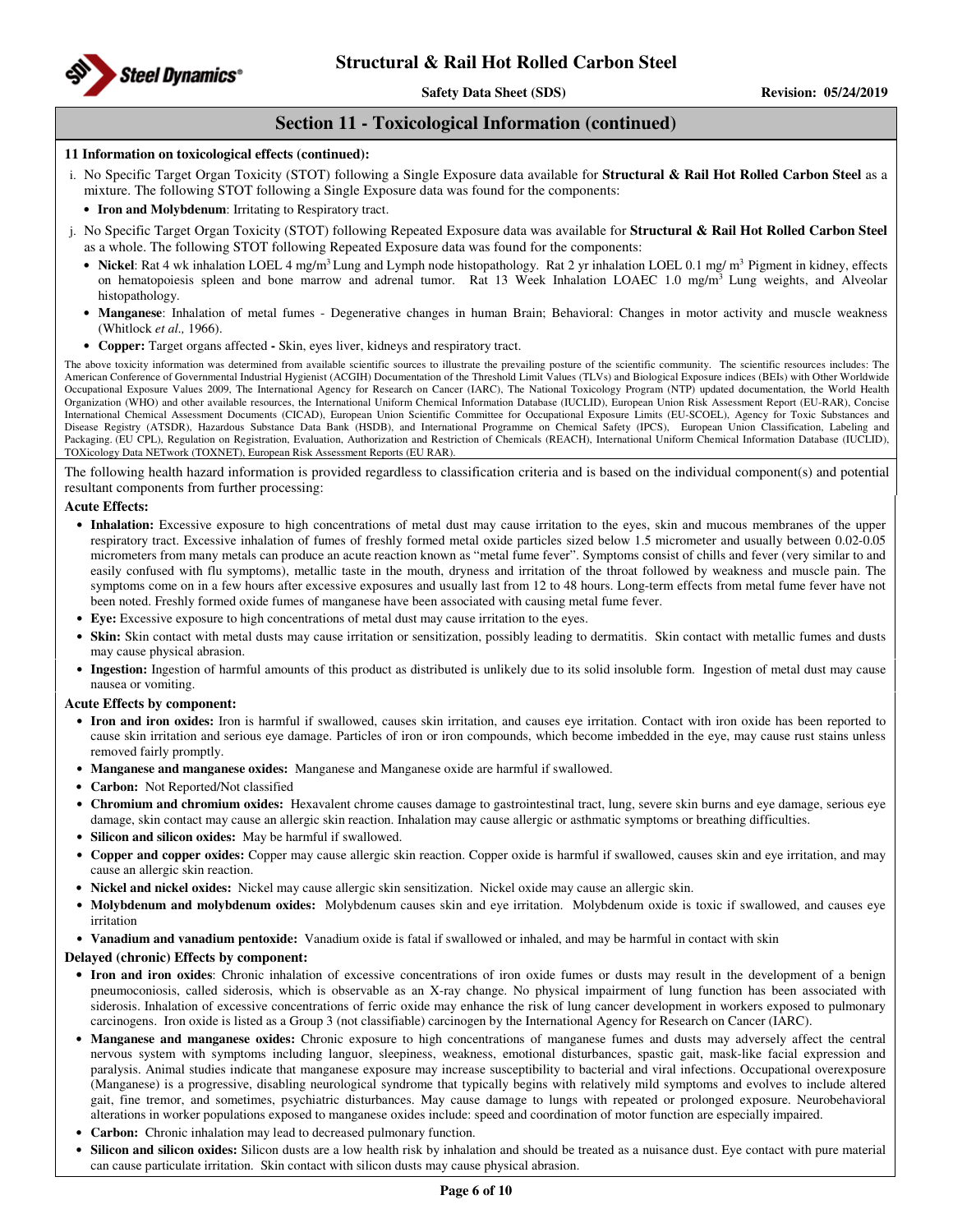

### **Section 11 - Toxicological Information (continued)**

#### **Delayed (chronic) Effects by component (continued):**

- **Copper and copper oxides**: Inhalation of high concentrations of freshly formed oxide fumes and dusts of copper can cause metal fume fever. Chronic inhalation of copper dust has caused, in animals, hemolysis of the red blood cells, deposition of hemofuscin in the liver and pancreas, injury to lung cells and gastrointestinal symptoms.
- **Chromium and chromium oxides:** The health hazards associated with exposure to chromium are dependent upon its oxidation state. The metal form (chromium as it exists in this product) is of very low toxicity. The hexavalent form is very toxic. Repeated or prolonged exposure to hexavalent chromium compounds may cause respiratory irritation, nosebleed, ulceration and perforation of the nasal septum. Industrial exposure to certain forms of hexavalent chromium has been related to an increased incidence of cancer. NTP (The National Toxicology Program) Fourth Annual report on Carcinogens cites "certain Chromium compounds" as human carcinogens. ACGIH has reviewed the toxicity data and concluded that chromium metal is not classifiable as a human carcinogen. Hexavalent chromium may cause genetic defects and is suspected of damaging the unborn child. Developmental toxicity in the mouse, suspected of damaging fertility or the unborn child.
- **Nickel and nickel oxides:** Exposure to nickel dusts and fumes can cause sensitization dermatitis, respiratory irritation, asthma, pulmonary fibrosis, edema, and may cause nasal or lung cancer in humans. Nickel causes damage to lungs through prolonged or repeated inhalation exposure. IARC lists nickel and certain nickel compounds as Group 2B carcinogens (sufficient animal data). ACGIH 2015 TLVs® and BEIs® lists insoluble nickel compounds as confirmed human carcinogens. Nickel is suspected of damaging the unborn child.
- **Molybdenum and molybdenum oxides:** Certain handling operations, such as burning and welding, may generate both insoluble molybdenum compounds (metal and molybdenum dioxide) and soluble molybdenum compounds (molybdenum trioxide). Molybdenum compounds generally exhibit a low order of toxicity with the trioxide the more toxic. However, some reports indicate that the dust of the molybdenum metal, molybdenum dioxide and molybdenum trioxide may cause eye, skin, nose and throat irritation in animals. Also has been reported to cause induction of tumors in experimental animals, suspected of causing cancer. Molybdenum oxide is suspected of causing cancer in humans.
- **Vanadium and vanadium pentoxide:** Vanadium is considered non-toxic. Excessive long term or repeated exposures to vanadium compounds, especially vanadium pentoxide, may result in chronic pulmonary changes such as emphysema or bronchitis. Vanadium pentoxide is suspected of damaging fertility or the unborn child. Vanadium pentoxide is fatal if swallowed or inhaled. It causes damage to lungs by single, repeated or prolonged exposure.

### **Section 12 - Ecological Information**

**12(a) Ecotoxicity (aquatic & terrestrial):** No Data Available for **Structural & Rail Hot Rolled Carbon Steel** as sold/shipped. However, individual components of the product when processed have been found to be toxic to the environment. Metal dusts may migrate into soil and groundwater and be ingested by wildlife as follows:

- **Iron Oxide**: LC<sub>50</sub>: >1000 mg/L; Fish 48 h-EC<sub>50</sub> > 100 mg/L (Currenta, 2008k); 96 h-LC<sub>0</sub>  $\geq$  50,000 mg/L Test substance: Bayferrox 130 red (95 97% Fe2O3; < 4% SiO2 and Al2O3) (Bayer, 1989a).
- **Hexavalent Chrome:** EU RAR listed as category 1, found acute EC50 and LD50 to algae and invertebrates < 1 mg.
- Nickel Oxide: IUCLID found LC<sub>50</sub> in fish, invertebrates and algae > 100 mg/l.

**12(b) Persistence & Degradability**: No Data Available for **Structural & Rail Hot Rolled Carbon Steel** as sold/shipped or individual components.

**12(c) Bioaccumulative Potential**: No Data Available for **Structural & Rail Hot Rolled Carbon Steel** as sold/shipped or individual components. **12(d) Mobility (in soil)**: No data available for **Structural & Rail Hot Rolled Carbon Steel** as sold/shipped. However, individual components of the product have been found to be absorbed by plants from soil.

**12(e) Other adverse effects:** None Known

**Additional Information:** 

**Hazard Category:** Not Reported **Signal Word:** No Signal Word **Hazard Symbol:** No Symbol

**Hazard Statement:** No Statement

## **Section 13 - Disposal Considerations**

**Disposal:** Steel scrap should be recycled whenever possible. Product dusts and fumes from processing operations should also be recycled, or classified by a competent environmental professional and disposed of in accordance with applicable federal, state or local regulations.

**Container Cleaning and Disposal:** Follow applicable federal, state and local regulations. Observe safe handling precautions. European Waste Catalogue (EWC): 16-01-17 (ferrous metals), 12-01-99 (wastes not otherwise specified), 16-03-04 (off specification batches and unused products), or 15-01-04 (metallic packaging).

**Please note this information is for Structural & Rail Hot Rolled Carbon Steel in its original form. Any alterations can void this information**.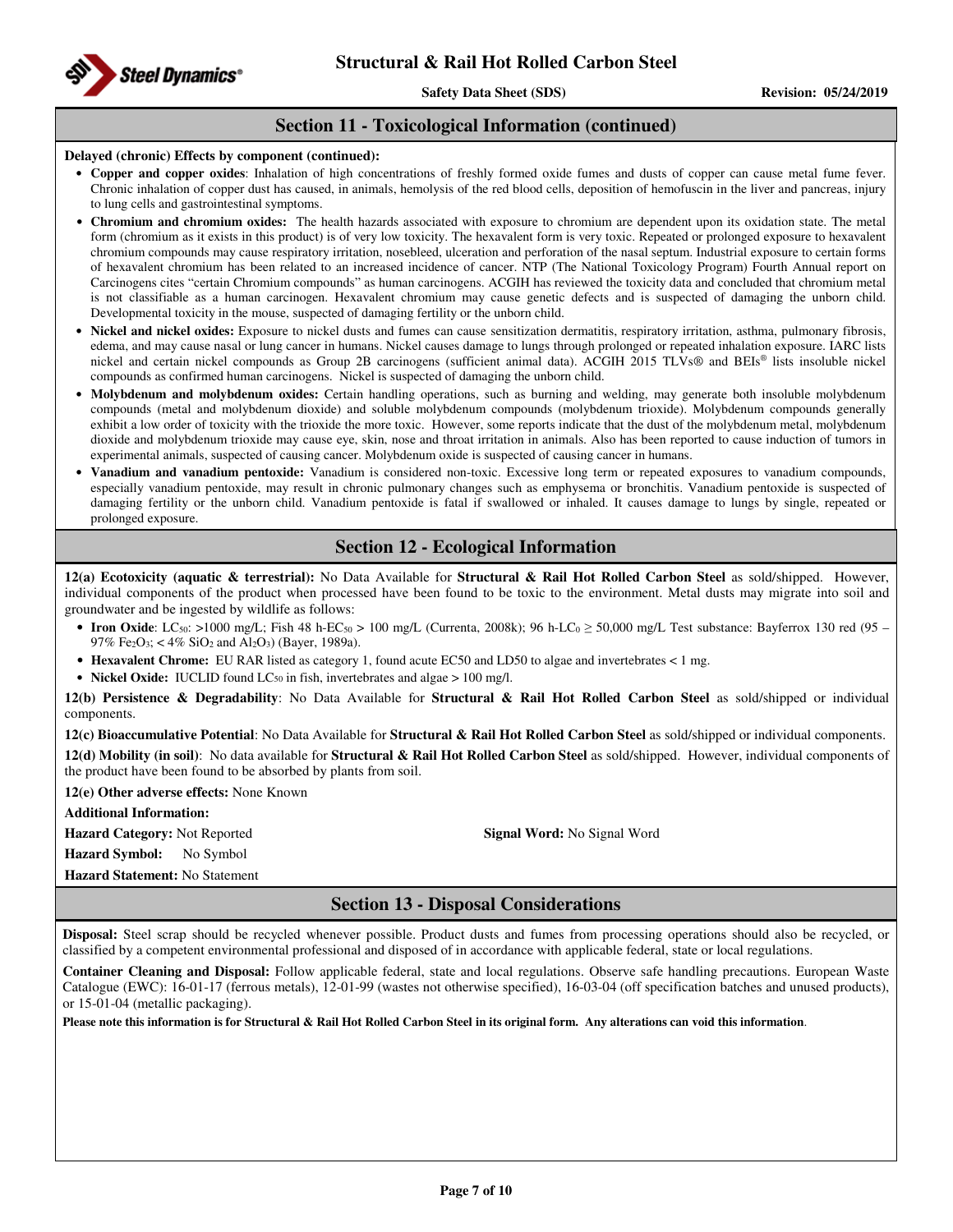

**Safety Data Sheet (SDS)** Revision: 05/24/2019

|  | <b>Section 14 - Transport Information</b> |  |
|--|-------------------------------------------|--|
|--|-------------------------------------------|--|

| 14 (a-g) Transportation Information:                                   |                                                                                                                                                                                                                                                                         | US Department of Transportation (DOT) under 49 CFR 172.101 does not regulate Structural & Rail Hot Rolled Carbon Steel as a                                                                                                                                                             |                                                    |                  |                                             |                            |  |
|------------------------------------------------------------------------|-------------------------------------------------------------------------------------------------------------------------------------------------------------------------------------------------------------------------------------------------------------------------|-----------------------------------------------------------------------------------------------------------------------------------------------------------------------------------------------------------------------------------------------------------------------------------------|----------------------------------------------------|------------------|---------------------------------------------|----------------------------|--|
|                                                                        |                                                                                                                                                                                                                                                                         | hazardous material. All federal, state, and local laws and regulations that apply to the transport of this type of material must be adhered to.                                                                                                                                         |                                                    |                  |                                             |                            |  |
| Shipping Name: Not Applicable (NA)                                     |                                                                                                                                                                                                                                                                         |                                                                                                                                                                                                                                                                                         | <b>Packaging Authorizations</b>                    |                  | <b>Quantity Limitations</b>                 |                            |  |
| <b>Shipping Symbols: NA</b>                                            |                                                                                                                                                                                                                                                                         |                                                                                                                                                                                                                                                                                         | a) Exceptions: NA                                  |                  | a) Passenger, Aircraft, or Railcar: NA      |                            |  |
| <b>Hazard Class: NA</b>                                                |                                                                                                                                                                                                                                                                         |                                                                                                                                                                                                                                                                                         | b) Group: NA                                       |                  | b) Cargo Aircraft Only: NA                  |                            |  |
| UN No.: NA                                                             |                                                                                                                                                                                                                                                                         |                                                                                                                                                                                                                                                                                         | c) Authorization: NA                               |                  | <b>Vessel Stowage Requirements</b>          |                            |  |
| Packing Group: NA                                                      |                                                                                                                                                                                                                                                                         |                                                                                                                                                                                                                                                                                         |                                                    |                  | a) Vessel Stowage: NA                       |                            |  |
| DOT/ IMO Label: NA                                                     |                                                                                                                                                                                                                                                                         |                                                                                                                                                                                                                                                                                         |                                                    |                  | b) Other: NA                                |                            |  |
| Special Provisions (172.102): NA                                       |                                                                                                                                                                                                                                                                         |                                                                                                                                                                                                                                                                                         |                                                    |                  | <b>DOT Reportable Quantities: NA</b>        |                            |  |
|                                                                        |                                                                                                                                                                                                                                                                         | International Maritime Dangerous Goods (IMDG) and the Regulations Concerning the International Carriage of Dangerous Goods by<br>Rail (RID) classification, packaging and shipping requirements follow the US DOT Hazardous Materials Regulation.                                       |                                                    |                  |                                             |                            |  |
| Carbon Steel as a hazardous material.                                  |                                                                                                                                                                                                                                                                         | Regulations Concerning the International Carriage of Dangerous Goods by Road (ADR) does not regulate Structural & Rail Hot Rolled                                                                                                                                                       |                                                    |                  |                                             |                            |  |
| Shipping Name: Not Applicable (NA)                                     |                                                                                                                                                                                                                                                                         |                                                                                                                                                                                                                                                                                         | Packaging                                          |                  | <b>Portable Tanks &amp; Bulk Containers</b> |                            |  |
| <b>Classification Code: NA</b>                                         |                                                                                                                                                                                                                                                                         |                                                                                                                                                                                                                                                                                         | a) Packing Instructions: NA                        |                  | a) Instructions: NA                         |                            |  |
| <b>UN No.: NA</b>                                                      |                                                                                                                                                                                                                                                                         |                                                                                                                                                                                                                                                                                         | b) Special Packing Provisions: NA                  |                  | b) Special Provisions: NA                   |                            |  |
| <b>Packing Group: NA</b>                                               |                                                                                                                                                                                                                                                                         |                                                                                                                                                                                                                                                                                         | c) Mixed Packing Provisions: NA                    |                  |                                             |                            |  |
| <b>ADR Label: NA</b>                                                   |                                                                                                                                                                                                                                                                         |                                                                                                                                                                                                                                                                                         |                                                    |                  |                                             |                            |  |
| <b>Special Provisions: NA</b>                                          |                                                                                                                                                                                                                                                                         |                                                                                                                                                                                                                                                                                         |                                                    |                  |                                             |                            |  |
| <b>Limited Quantities: NA</b>                                          |                                                                                                                                                                                                                                                                         |                                                                                                                                                                                                                                                                                         |                                                    |                  |                                             |                            |  |
|                                                                        |                                                                                                                                                                                                                                                                         | International Air Transport Association (IATA) does not regulate Structural & Rail Hot Rolled Carbon Steel as a hazardous material.                                                                                                                                                     |                                                    |                  |                                             |                            |  |
| <b>Shipping Name:</b> Not Applicable (NA)                              |                                                                                                                                                                                                                                                                         |                                                                                                                                                                                                                                                                                         | Passenger & Cargo Aircraft                         |                  | <b>Cargo Aircraft Only</b>                  | <b>Special Provisions:</b> |  |
| <b>Class/Division: NA</b>                                              |                                                                                                                                                                                                                                                                         |                                                                                                                                                                                                                                                                                         | <b>Limited Quantity (EQ)</b>                       |                  | Pkg Inst: NA                                | NA                         |  |
| Hazard Label (s): NA                                                   |                                                                                                                                                                                                                                                                         |                                                                                                                                                                                                                                                                                         | <b>Pkg Inst: NA</b>                                | Pkg Inst: NA     |                                             | <b>ERG Code: NA</b>        |  |
| <b>UN No.: NA</b>                                                      |                                                                                                                                                                                                                                                                         |                                                                                                                                                                                                                                                                                         | Max Net Qty/Pkg:                                   | Max Net Qty/Pkg: | Max Net Qty/Pkg:<br>NA                      |                            |  |
| Packing Group: NA                                                      |                                                                                                                                                                                                                                                                         |                                                                                                                                                                                                                                                                                         | NA                                                 | <b>NA</b>        |                                             |                            |  |
| <b>Excepted Quantities (EQ): NA</b><br>Pkg Inst - Packing Instructions |                                                                                                                                                                                                                                                                         |                                                                                                                                                                                                                                                                                         | Max Net Qty/Pkg - Maximum Net Quantity per Package |                  | ERG - Emergency Response Drill Code         |                            |  |
|                                                                        |                                                                                                                                                                                                                                                                         | Transport Dangerous Goods (TDG) Classification: Structural & Rail Hot Rolled Carbon Steel does not have a TDG classification.                                                                                                                                                           |                                                    |                  |                                             |                            |  |
|                                                                        |                                                                                                                                                                                                                                                                         |                                                                                                                                                                                                                                                                                         | <b>Section 15 - Regulatory Information</b>         |                  |                                             |                            |  |
|                                                                        |                                                                                                                                                                                                                                                                         | Regulatory Information: The following listing of regulations relating to a Steel Dynamics product may not be complete and should not be solely                                                                                                                                          |                                                    |                  |                                             |                            |  |
|                                                                        |                                                                                                                                                                                                                                                                         | relied upon for all regulatory compliance responsibilities.                                                                                                                                                                                                                             |                                                    |                  |                                             |                            |  |
|                                                                        |                                                                                                                                                                                                                                                                         | This product and/or its constituents are subject to the following regulations:                                                                                                                                                                                                          |                                                    |                  |                                             |                            |  |
|                                                                        |                                                                                                                                                                                                                                                                         | OSHA Regulations: Air Contaminant (29 CFR 1910.1000, Table Z-1, Z-2, Z-3): The product, Structural & Rail Hot Rolled Carbon Steel as a<br>whole is not listed. However, individual components of the product are listed: Refer to Section 8, Exposure Controls and Personal Protection. |                                                    |                  |                                             |                            |  |
| product are listed:                                                    |                                                                                                                                                                                                                                                                         | <b>EPA Regulations:</b> The product, <b>Structural &amp; Rail Hot Rolled Carbon Steel</b> is not listed as a whole. However, individual components of the                                                                                                                               |                                                    |                  |                                             |                            |  |
| <b>Components</b>                                                      |                                                                                                                                                                                                                                                                         | <b>Regulations</b>                                                                                                                                                                                                                                                                      |                                                    |                  |                                             |                            |  |
| Iron                                                                   |                                                                                                                                                                                                                                                                         | <b>SDWA</b>                                                                                                                                                                                                                                                                             |                                                    |                  |                                             |                            |  |
| Manganese                                                              |                                                                                                                                                                                                                                                                         | CAA, SARA 313, SDWA                                                                                                                                                                                                                                                                     |                                                    |                  |                                             |                            |  |
| Nickel                                                                 |                                                                                                                                                                                                                                                                         | CAA, CERCLA, CWA, SARA 313                                                                                                                                                                                                                                                              |                                                    |                  |                                             |                            |  |
| Chromium                                                               |                                                                                                                                                                                                                                                                         | CERCLA, CWA, SARA 313, RCRA, SDWA,                                                                                                                                                                                                                                                      |                                                    |                  |                                             |                            |  |
| Copper<br>CWA, SARA 313, SDWA                                          |                                                                                                                                                                                                                                                                         |                                                                                                                                                                                                                                                                                         |                                                    |                  |                                             |                            |  |
|                                                                        | SARA Potential Hazard Categories: Immediate Acute Health Hazard; Delayed Chronic Health Hazard                                                                                                                                                                          |                                                                                                                                                                                                                                                                                         |                                                    |                  |                                             |                            |  |
|                                                                        | Section 313 Supplier Notification: The product, Structural & Rail Hot Rolled Carbon Steel contains the following toxic chemicals subject to<br>the reporting requirements of section 313 of the Emergency Planning and Community Right-to-Know Act and 40 CFR part 372: |                                                                                                                                                                                                                                                                                         |                                                    |                  |                                             |                            |  |
| CAS#                                                                   | <b>Chemical Name</b>                                                                                                                                                                                                                                                    |                                                                                                                                                                                                                                                                                         | Percent by Weight                                  |                  |                                             |                            |  |
| 7439-96-5                                                              | Manganese                                                                                                                                                                                                                                                               |                                                                                                                                                                                                                                                                                         | $1.5 \text{ max}$                                  |                  |                                             |                            |  |
| 7440-02-0                                                              | Nickel                                                                                                                                                                                                                                                                  |                                                                                                                                                                                                                                                                                         | $0.5$ max                                          |                  |                                             |                            |  |
| 7440-47-3                                                              | Chromium                                                                                                                                                                                                                                                                |                                                                                                                                                                                                                                                                                         | $0.7$ max                                          |                  |                                             |                            |  |
| 7440-50-8                                                              | Copper                                                                                                                                                                                                                                                                  |                                                                                                                                                                                                                                                                                         | $0.6$ max                                          |                  |                                             |                            |  |
|                                                                        |                                                                                                                                                                                                                                                                         |                                                                                                                                                                                                                                                                                         |                                                    |                  |                                             |                            |  |
|                                                                        |                                                                                                                                                                                                                                                                         |                                                                                                                                                                                                                                                                                         |                                                    |                  |                                             |                            |  |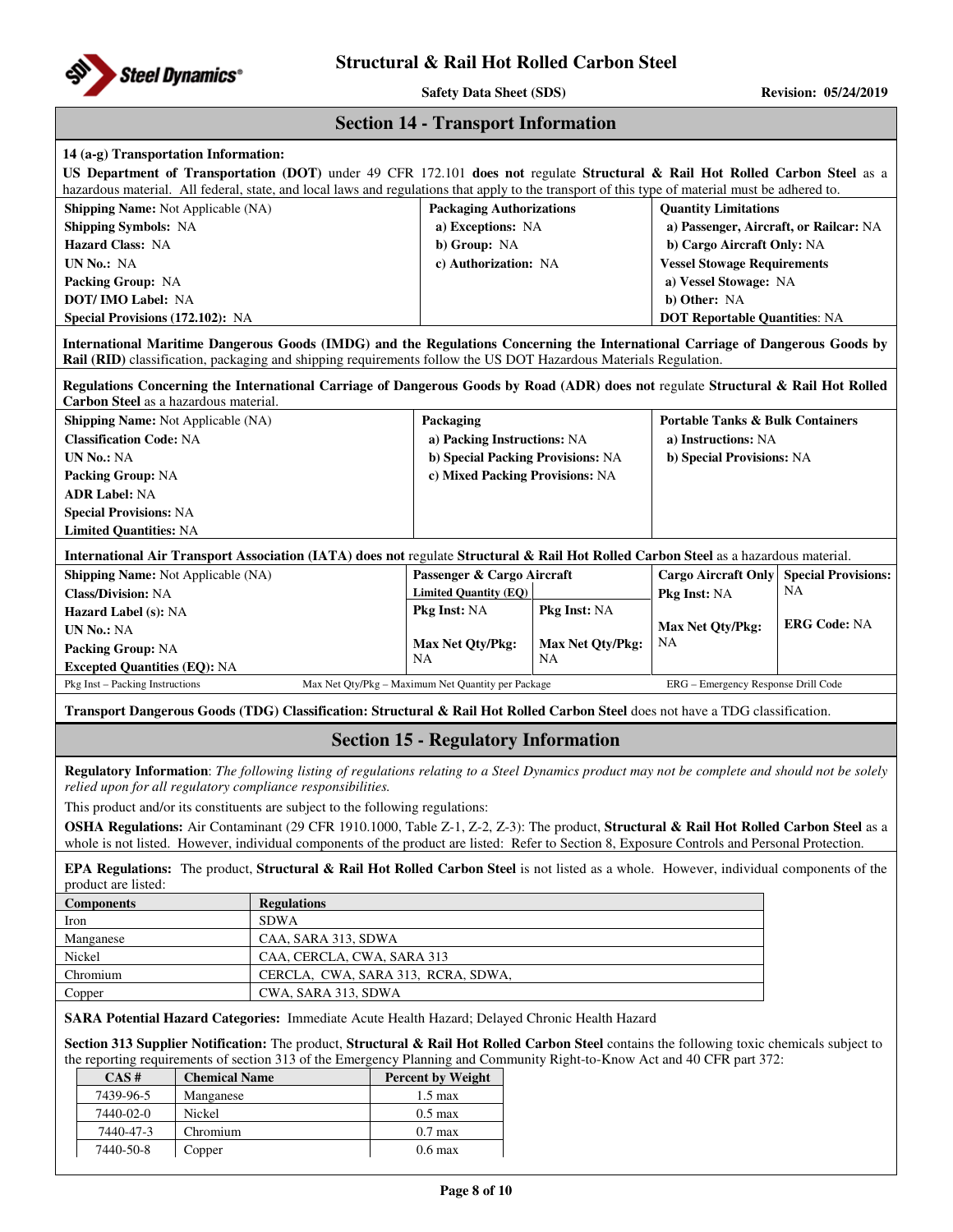

### **Section 15 - Regulatory Information (continued)**

### **EPA Regulations (continued):**

**Regulations Key:** 

- CAA Clean Air Act (42 USC Sec. 7412; 40 CFR Part 61 [As of: 8/18/06])
- CERCLA Comprehensive Environmental Response, Compensation and Liability Act (42 USC Secs. 9601(14), 9603(a); 40 CFR Sec. 302.4, Table 302.4, Table 302.4 and App. A)
- CWA Clean Water Act (33 USC Secs. 1311; 1314(b), (c), (e), (g); 136(b), (c); 137(b), (c) [as of 8/2/06])
- RCRA Resource Conservation Recovery Act (42 USC Sec. 6921; 40 CFR Part 261 App VIII)
- SARA Superfund Amendments and Reauthorization Act of 1986 Title III Section 302 Extremely Hazardous Substances (42 USC Secs. 11023, 13106; 40 CFR sec. 372.65) and Section 313 Toxic Chemicals (42 USC secs. 11023, 13106; 40 CFR Sec. 372.65 [as of 6/30/05])
- TSCA Toxic Substance Control Act (15 U.S.C. s/s 2601 et seq. [1976])

SDWA Safe Drinking Water Act (42 U.S.C. s/s 300f et seq. [1974])

**State Regulations:** The product, **Structural & Rail Hot Rolled Carbon Steel** as a whole is not listed in any state regulations. However, individual components of the product are listed in various state regulations:

Pennsylvania Right to Know: Contains regulated material in the following categories:

- Hazardous Substances: Chromium, Manganese, Nickel, Silicon, Molybdenum, Copper, Vanadium
- Environmental Hazards: Chromium, Manganese, Nickel, Copper, Vanadium
- Special Hazardous Substance: Chromium, Nickel

California Prop 65 **WARNING:** This product can expose you to chemicals including lead and lead compounds, which is known to the State of California to cause cancer, and lead, which is known to the State of California to cause birth defects or other reproductive harm. For more information go to **www.P65Warnings.ca.gov**.

New Jersey: Contains regulated material in the following categories:

- Hazardous Substance: Chromium, Manganese, Nickel, Silicon, Molybdenum, Copper, Vanadium
- Environmental Hazards: Chromium, Manganese, Nickel, Silicon, Vanadium
- Special Hazardous Substance: Chromium, Nickel, Manganese, Silicon, Copper
- Minnesota: Chromium, Manganese, Nickel, Molybdenum

Massachusetts: Chromium, Manganese (compounds), Nickel (compounds), Molybdenum, Copper, Silicon, Vanadium

#### **Other Regulations:**

**WHMIS Classification (Canadian):** The product, **Structural & Rail Hot Rolled or Cold Rolled** steel is not listed as a whole. However individual components are listed.

| Ingredients | <b>WHMIS Classification</b>                                                                                                                                                                 |  |  |  |  |  |
|-------------|---------------------------------------------------------------------------------------------------------------------------------------------------------------------------------------------|--|--|--|--|--|
| Manganese   | Reproductive toxicity - Category 2; Specific target organ toxicity - repeated exposure - Category 1;                                                                                        |  |  |  |  |  |
|             | Combustible dusts                                                                                                                                                                           |  |  |  |  |  |
| Chromium    | Combustible dusts                                                                                                                                                                           |  |  |  |  |  |
| Nickel      | Skin sensitization – Category 1; Carcinogenicity – Category 2;                                                                                                                              |  |  |  |  |  |
|             | Specific target organ toxicity – repeated exposure - Category 1                                                                                                                             |  |  |  |  |  |
| Silicon     | Flammable solids - Category 2: Combustible dusts                                                                                                                                            |  |  |  |  |  |
| Copper      | Acute toxicity – oral - Category 4; Combustible dusts                                                                                                                                       |  |  |  |  |  |
|             | This product has been classified in accordance with the bazard criteria of the Controlled Products Peopletions and the SDS contains all the information required by the Controlled Products |  |  |  |  |  |

This product has been classified in accordance with the hazard criteria of the Controlled Products Regulations and the SDS contains all the information required by the Controlled Products Regulations.

## **Section 16 - Other Information**

|                        | <b>Prepared By:</b> Steel Dynamics Inc (SDI)    |   |                                                                                                                                                                                       |            |                                                                                                                        |
|------------------------|-------------------------------------------------|---|---------------------------------------------------------------------------------------------------------------------------------------------------------------------------------------|------------|------------------------------------------------------------------------------------------------------------------------|
|                        | <b>Original Issue Date:</b>                     |   |                                                                                                                                                                                       |            | <b>Expiration Date: 05/23/2022</b>                                                                                     |
| $9/23/2014$ (original) |                                                 |   |                                                                                                                                                                                       |            | 04/07/2017 (update to comply w/ OSHA 2012 GHS & Canada<br><b>WHMIS 2015 GHS)</b>                                       |
|                        | <b>Additional Information:</b>                  |   |                                                                                                                                                                                       |            |                                                                                                                        |
|                        |                                                 |   | Hazardous Material Identification System (HMIS) Classification                                                                                                                        |            | <b>National Fire Protection Association (NFPA)</b>                                                                     |
| <b>Health Hazard</b>   |                                                 |   |                                                                                                                                                                                       |            |                                                                                                                        |
| <b>Fire Hazard</b>     |                                                 | 0 |                                                                                                                                                                                       |            |                                                                                                                        |
|                        | <b>Physical Hazard</b>                          | 0 |                                                                                                                                                                                       |            |                                                                                                                        |
|                        | Irritation or minor reversible injury possible. |   | HEALTH= 1, Denotes possible chronic hazard if airborne dusts or fumes are generated                                                                                                   |            | $HEALTH = 1$ , Exposure could cause irritation but only minor residual injury even if no<br>treatment is given.        |
|                        | FIRE= 0, Materials that will not burn.          |   |                                                                                                                                                                                       |            | $FLAMMABILITY = 0$ , Materials that will not burn.                                                                     |
|                        |                                                 |   | PHYSICAL HAZARD= 0, Materials that are normally stable, even under fire conditions, and<br>will not react with water, polymerize, decompose, condense, or self-react. Non-explosives. |            | INSTABILITY = $\mathbf{0}$ , Normally stable, even under fire exposure conditions, and are not<br>reactive with water. |
|                        | <b>ABBREVIATIONS/ACRONYMS:</b>                  |   |                                                                                                                                                                                       |            |                                                                                                                        |
| ACGIH                  |                                                 |   | American Conference of Governmental Industrial Hygienists                                                                                                                             | <b>NIF</b> | No Information Found                                                                                                   |